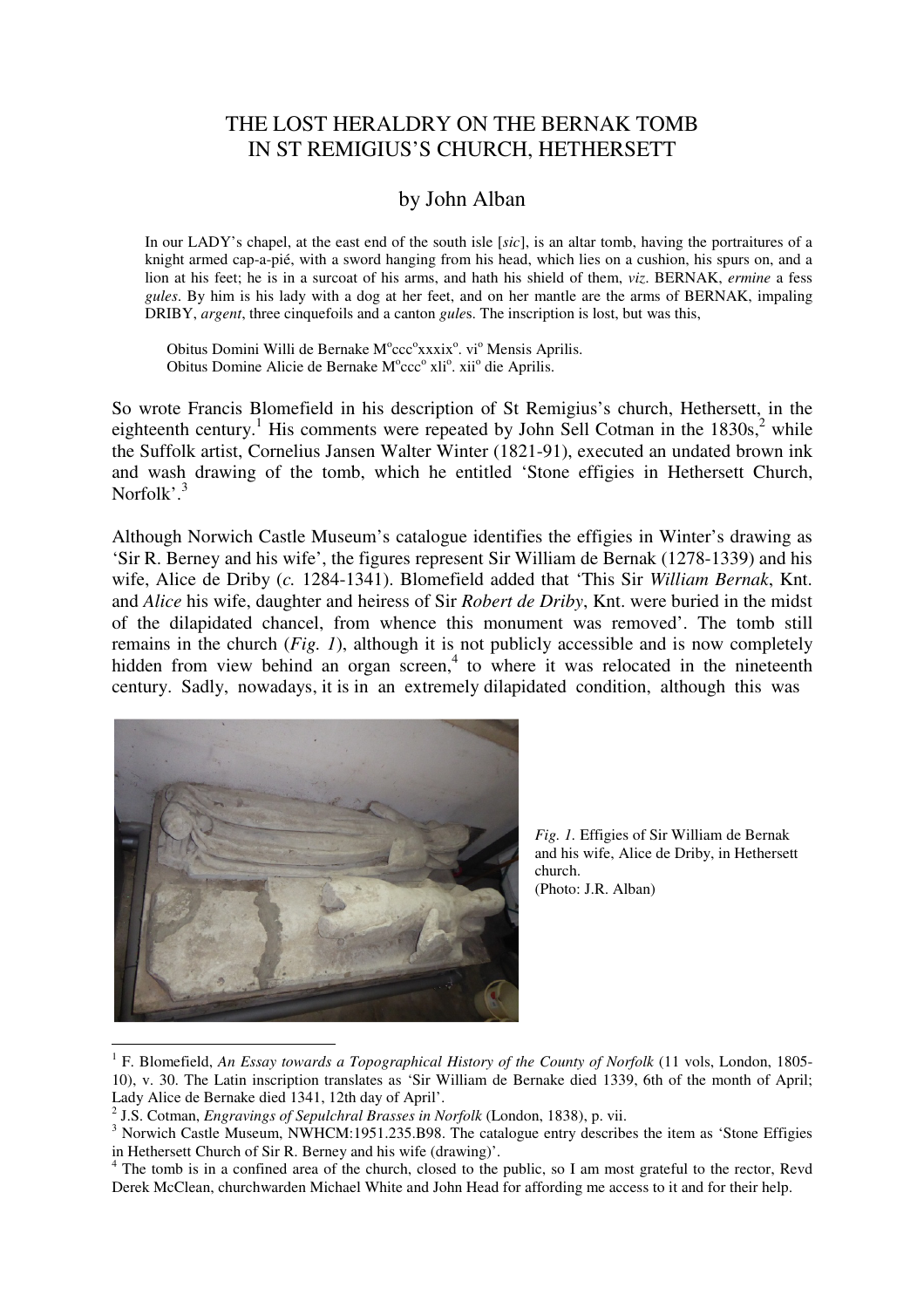perhaps not the case in Blomefield's time, when it was also in a more prominent position within the church. Both effigies have been badly damaged: the lady is missing her hands, while the knight lacks his right arm, left hand and both legs. These elements are also missing in Winter's drawing, although it does depict parts of both his feet, clad in sabatons and resting on the head of an animal, which may be a lion, as Blomefield described. However, these components are now missing. Both effigies also look badly weathered, which may imply that they were outside the church at some point in time, although Blomefield suggested that there had been 'a covetous desire', in the sixteenth century, to remove the lead from 'the dilapidated chancel' where they were buried. The features on both faces have disappeared and the shield on the knight's left arm is now only fragmentary. Nevertheless, sufficient detail remains to show that he is wearing armour typical of the early 1340s, with an eggshaped bascinet with a mail aventail, and a short surcoat, to the lower left side of which traces of a sword scabbard remain.<sup>5</sup> It is possible that the chest tomb on which the effigies now lie may not have originally been associated with them, as it differs in style; it may be the 'fair raised tomb' which Blomefield noted was also in the church. Moreover, the effigies actually lie on separate slabs atop the tomb and possible evidence of their having been moved at some time is seen in Winter's drawing, where the lady is shown reclining on the knight's left side, whereas today she lies to his right.

The heraldry which Blomefield suggested that he had observed is no longer visible, neither on the surcoat and the shield, nor on the lady's mantle. However, medieval examples of the Bernak and Driby arms are still to be seen elsewhere, for example, at Tattershall Castle in Lincolnshire (*Fig. 2*), which was rebuilt in brick between 1430 and 1450 by William and Alice de Bernak's great-great-grandson, Ralph, 3rd Lord Cromwell (*c*. 1393-1456), who was himself also lord of the manor of Hethersett Cromwells.<sup>6</sup>



*Fig 2.* Arms of Bernak (l.) and Driby (r.) on a fireplace at Tattershall Castle, Lincolnshire (Photo: S.M. Maddock).

The family's link with Tattershall was a long one. The Hethersett manor had originally come into the possession of the Bernaks through the marriage of Sir William to Alice de Driby. Alice was the daughter and heiress of Sir Robert de Driby (d. *c.* 1306), of Driby and Tumby, Lincolnshire, who had wed Joan de Tateshale (*c.* 1266-1329), heiress of Sir Robert de

 $\overline{a}$ 

<sup>5</sup> He is appropriately clad in armour because he was a *miles strenuus*, an active knight who had undertaken military service. For example, he was in the retinue of Wiliam de Valence, Earl of Pembroke, at Cambrai in 1296, when de Valence was wounded in a skirmish with the French and subsequently died (*CPR, 1292-1301,*  p. 177; H.W. Ridgeway, 'Valence [Lusignan], William de, Earl of Pembroke (*d.* 1296)', *Oxford Dictionary of National Biography* (Oxford, 2004) online at https://doi.org/10.1093/ref:odnb/29481), while during the War of Saint-Sardos in 1324 he acted as a commissioner of array for Norfolk, responsible for supervising 'the array ... of the men of that county in defence of the realm, especially now that the king of France is gathering a great army against the king ...; and to certify the king the number of horse and foot to be armed with steel armour, and of the residue of fencible foot' (*CPR, 1324-7*, pp. 8-10).

<sup>&</sup>lt;sup>6</sup> For information on Cromwell, as a manorial lord in Norfolk, see J.R. Alban, 'The Wymondham Market Charter of 1440 and Ralph, Lord Cromwell', *The Annual. The Bulletin of the Norfolk Archaeological and Historical Research Group,* xxvi (2017), 24-34.